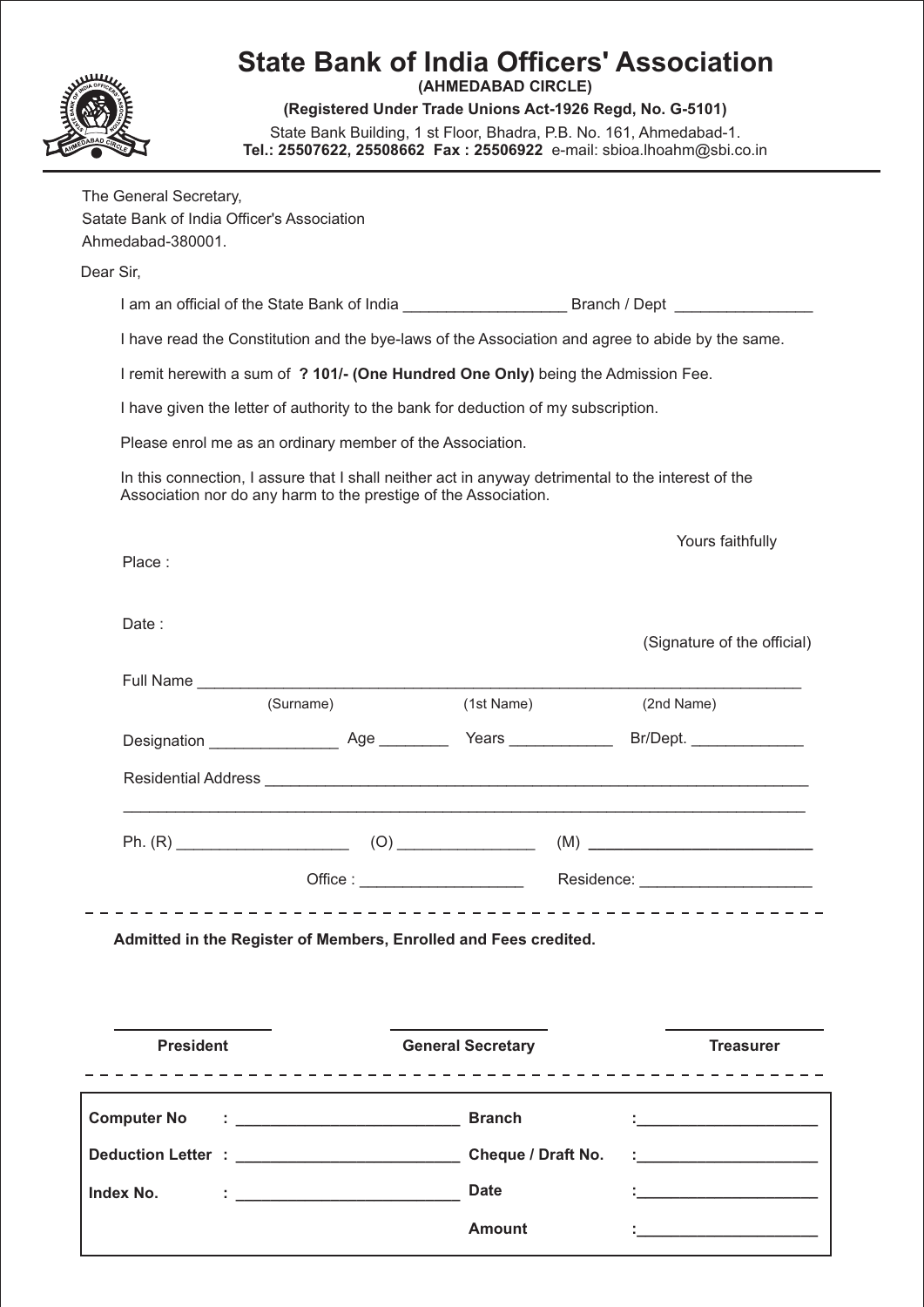

## **State Bank of India Officers' Association**

**(AHMEDABAD CIRCLE)**

**(Registered Under Trade Unions Act-1926 Regd, No. G-5101)**

State Bank Building, 1 st Floor, Bhadra, P.B. No. 161, Ahmedabad-1. **Tel.: 25507622, 25508662 Fax : 25506922** e-mail: sbioa.lhoahm@sbi.co.in

|                                      | <b>MEMBER'S BIO DATA FORM</b> |                                                                                                                    |                                                                                                                        |
|--------------------------------------|-------------------------------|--------------------------------------------------------------------------------------------------------------------|------------------------------------------------------------------------------------------------------------------------|
| E-mail ID:                           | <b>P.P. NO.</b>               |                                                                                                                    | <b>Affix Your</b><br>Latest<br>Photograph                                                                              |
| Name (Surname) (1st Name) (1st Name) |                               | (2nd Name)                                                                                                         |                                                                                                                        |
|                                      |                               |                                                                                                                    |                                                                                                                        |
|                                      |                               | <u> 1999 - Jan James James James James James James James James James James James James James James James James</u> |                                                                                                                        |
|                                      |                               |                                                                                                                    |                                                                                                                        |
|                                      |                               |                                                                                                                    |                                                                                                                        |
|                                      |                               |                                                                                                                    |                                                                                                                        |
|                                      |                               | Education Qualifiacatins : _________________________________Languages Known : _______________________________      |                                                                                                                        |
|                                      |                               |                                                                                                                    |                                                                                                                        |
| <b>PROMOTED AS</b>                   |                               | <b>AT BRANCH / OFFICER</b>                                                                                         |                                                                                                                        |
| OFFICER JMG I                        |                               |                                                                                                                    | <u> 2002 - John Stein, Amerikaansk politiker (d. 1888)</u>                                                             |
| <b>OFFICER'MMG II</b>                |                               |                                                                                                                    | <u> 2000 - Jan James James Jan James James James James James James James James James James James James James James</u> |
| <b>OFFICER MMG III</b>               |                               |                                                                                                                    | <u> 1989 - Johann John Stone, mars et al. (</u>                                                                        |
| OFFICER SMG IV                       |                               |                                                                                                                    |                                                                                                                        |
|                                      |                               |                                                                                                                    |                                                                                                                        |
| OFFICER TEG VI                       |                               |                                                                                                                    |                                                                                                                        |
| <b>Probationary Officer</b>          |                               |                                                                                                                    | <u> 1989 - Johann John Stone, meilich aus der Stone († 1989)</u>                                                       |
| <b>Trainee Officer</b>               |                               |                                                                                                                    |                                                                                                                        |

**The particulars as stated above are correct and to the best of my knowledge**

Place :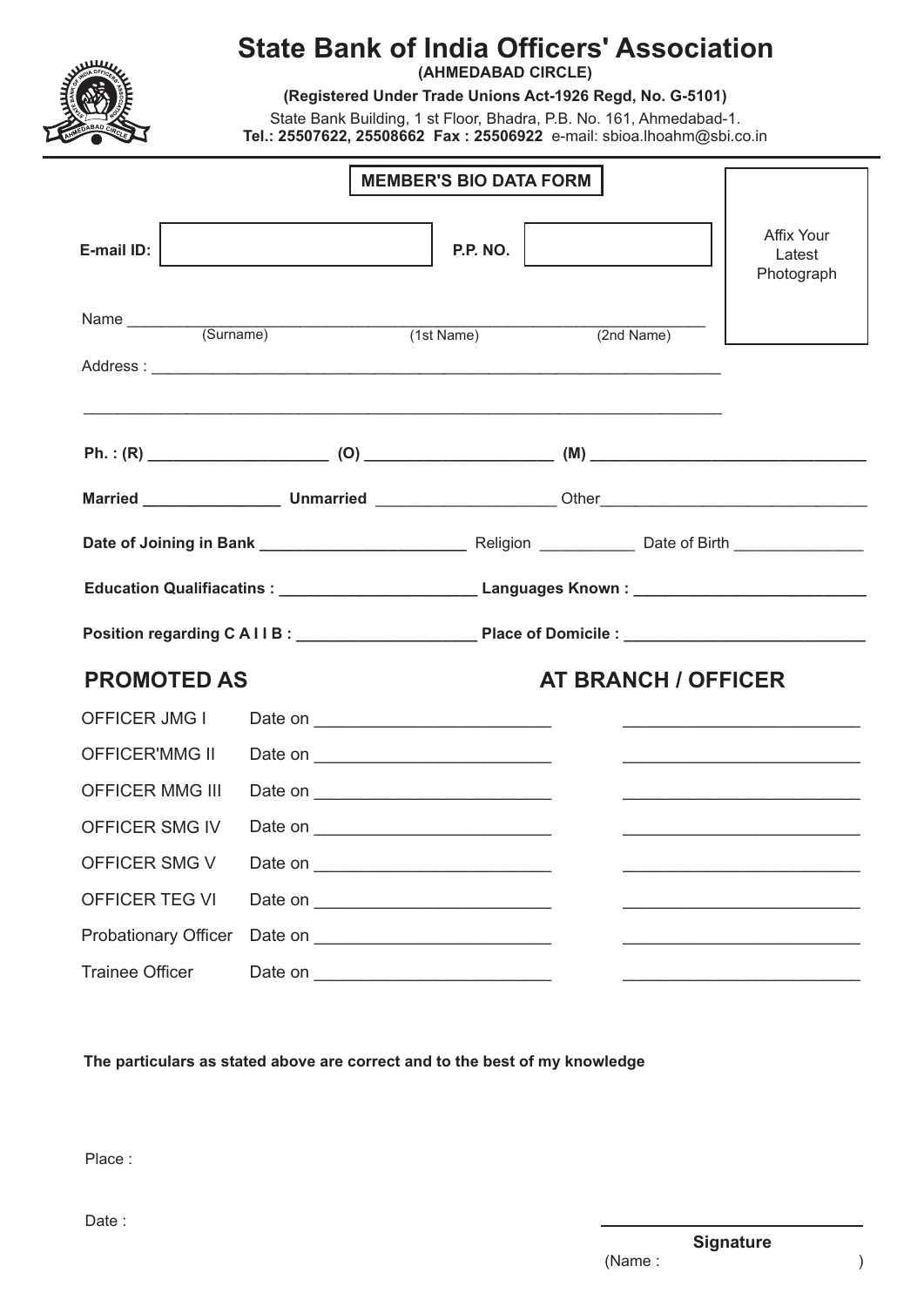### **NOMINATION FORM**

Member's Name : \_\_\_\_\_\_\_\_\_\_\_\_\_\_\_\_\_\_\_\_\_\_\_\_\_\_\_\_\_\_\_\_\_\_\_\_\_\_\_\_\_\_\_\_\_\_\_\_\_\_\_\_\_\_\_\_\_\_\_\_\_\_\_\_\_\_\_\_\_\_\_

(in block capitals)

Place : \_\_\_\_\_\_\_\_\_\_\_\_\_ Date : \_\_\_\_\_\_\_\_\_\_\_\_\_\_\_

To,

The General Secretary **STATE BANK OF INDIA OFFICER'S ASSOCIATION (Ahmedabad Circle) Benevolent Fund,** State Bank Building, 1st Floor, Ahmedabad-1.

 I hereby direct that amount payable from the Benevolent Fund in the event of my death shall be distributed among the members of my family mentioned below in the manner shown against their name :

| Name, Address and Phone / Mobile No.<br>of the Nominees | Relationship with<br>the Member | Age of the<br>Nominee | Manner of<br>distribution |
|---------------------------------------------------------|---------------------------------|-----------------------|---------------------------|
| 1.                                                      |                                 |                       |                           |
|                                                         |                                 |                       |                           |
| Ph. No.<br>(M)                                          |                                 |                       |                           |
| 2.                                                      |                                 |                       |                           |
|                                                         |                                 |                       |                           |
| Ph. No.<br>(M)                                          |                                 |                       |                           |
| 3.                                                      |                                 |                       |                           |
|                                                         |                                 |                       |                           |
| Ph. No.<br>(M)                                          |                                 |                       |                           |

Without prejudice to my right to cancel the nomination made by me whenever I think fit, I hereby give notice that in the event of the person / any of the persons nominated hereunder predeceasing me, this nomination shall forthwith stand cancelled in so far as it relates to the rights conferred upon such person/any of such persons.

#### **WITHNESS :**

|    | .                                                                                                                                 | Yours faithfully           |
|----|-----------------------------------------------------------------------------------------------------------------------------------|----------------------------|
| 1) | Signature<br><u> 1980 - Jan Samuel Barbara, margaret e populari e programa de la programa de la programa de la programa de la</u> |                            |
|    | Name                                                                                                                              |                            |
|    | Designation                                                                                                                       |                            |
|    | Address                                                                                                                           |                            |
|    |                                                                                                                                   | <b>Signature</b><br>(Name: |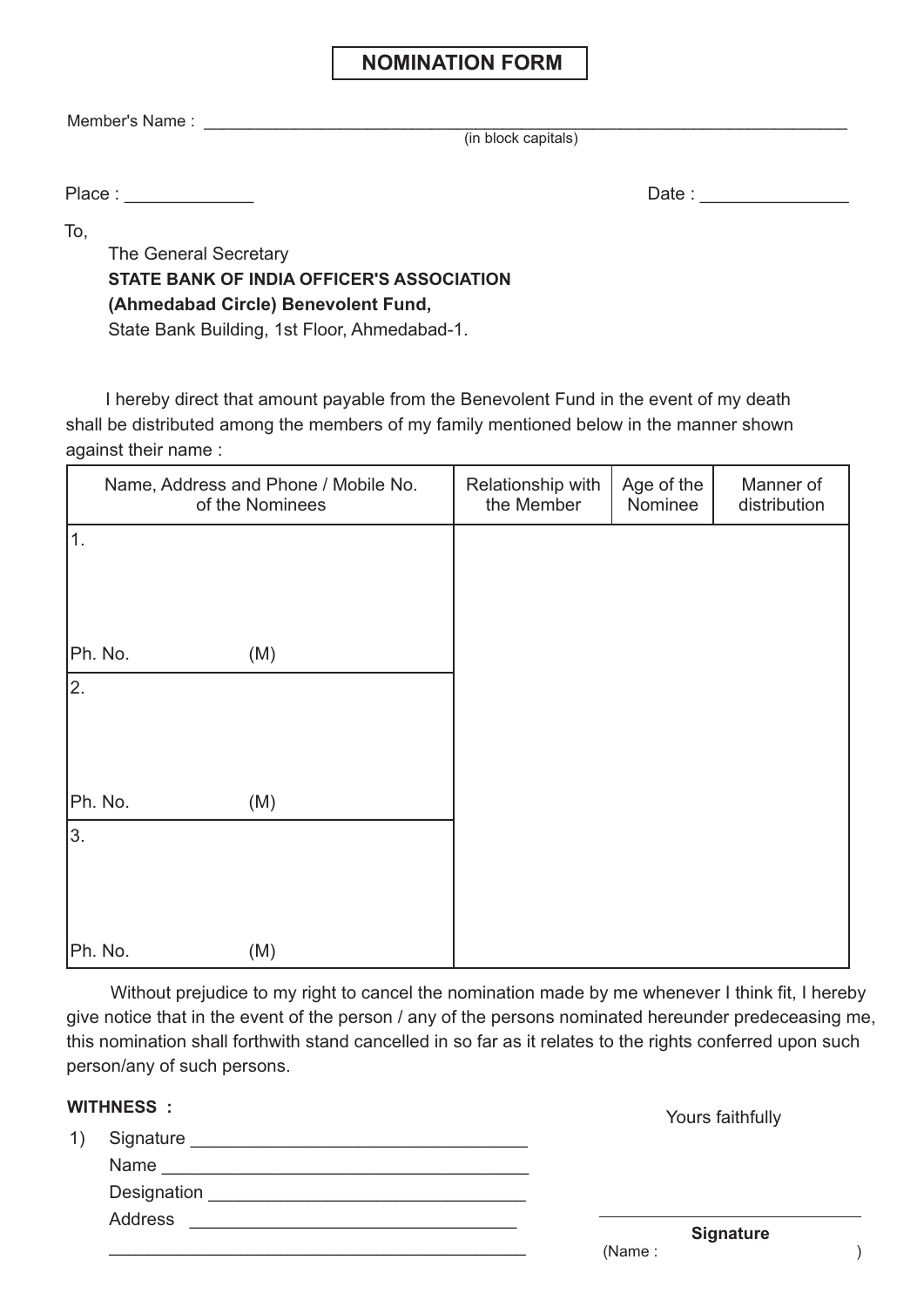Date:

Dear Sir,

#### **AUTHORISATION FOR DEDUCTION OF SUBSCRIPTION FROM THE MONTHLY SALARY AND ALLOWANCES**

I request you to deduct from my salary and allowances every month a sum of ? 200- (Rupees Two Hundred Only) and Credit / remit the same to the current account of the **State Bank fo India Officers' Assocation** (Ahmedabad Circle) at Ahmedabad Main Branch of the Bank followed by advice from the Branch to SBIOA.

I also authorise you to remit the subscription whenever raised by the SBIOA from time to time. The authorisation shall continue to be effective till I revoke the same. Any scuh revocation given during the year shall be effective from the month of January of succeeding year.

| For the benefit of our members, please find below the<br>navigation for reigstering deduction through HRMS<br>Login HRMS PORTAL                                                                                                                                                                                                                                    | Yours faithfully,                                       |  |  |
|--------------------------------------------------------------------------------------------------------------------------------------------------------------------------------------------------------------------------------------------------------------------------------------------------------------------------------------------------------------------|---------------------------------------------------------|--|--|
| Go to Employee self service<br>Select monthly deduction<br>Create third party deduction<br>Give - start date - end date<br>Deduction Type: 1001 union<br>Deduction sub type 1630 Union / Associaiton Member<br>Payment to O-U-1001<br>Give PF No. / Account No.<br><b>SBIOA: Account No. 10542888006.</b><br>For any query/information please contact-079-25507622 | (In Block Letters)<br>Designation<br>P.P. No.<br>M. (O) |  |  |
| The Office / Dropob Monograph                                                                                                                                                                                                                                                                                                                                      | Office / Branch                                         |  |  |

The Office / Branch Manager, **STATE BANK OF INDIA**

Date :

Dear Sir,

#### **AUTHORISATION FOR DEDUCTION OF SUBSCRIPTION FROM THE MONTHLY SALARY AND ALLOWANCES**

I request you to deduct from my salary and allowances every month a sum of ? 200- (Rupees Two Hundred Only) and Credit / remit the same to the current account of the **State Bank fo India Officers' Assocation** (Ahmedabad Circle) at Ahmedabad Main Branch of the Bank followed by advice from the Branch to SBIOA.

I also authorise you to remit the subscription whenever raised by the SBIOA from time to time. The authorisation shall continue to be effective till I revoke the same. Any scuh revocation given during the year shall be effective from the month of January of succeeding year.

| For the benefit of our members, please find below the<br>navigation for reigstering deduction through HRMS                                                                                                                       | Yours faithfully,                                       |  |
|----------------------------------------------------------------------------------------------------------------------------------------------------------------------------------------------------------------------------------|---------------------------------------------------------|--|
| Login HRMS PORTAL<br>Go to Employee self service<br>Select monthly deduction<br>Create third party deduction<br>Give - start date - end date<br>Deduction Type: 1001 union<br>Deduction sub type 1630 Union / Associaiton Member | Signature<br>Name:<br>(In Block Letters)<br>Designation |  |
| Payment to O-U-1001<br>Give PF No. / Account No.<br><b>SBIOA: Account No. 10542888006.</b><br>For any query/information please contact-079-25507622                                                                              | P.P. No.<br>M. (O)<br>R)                                |  |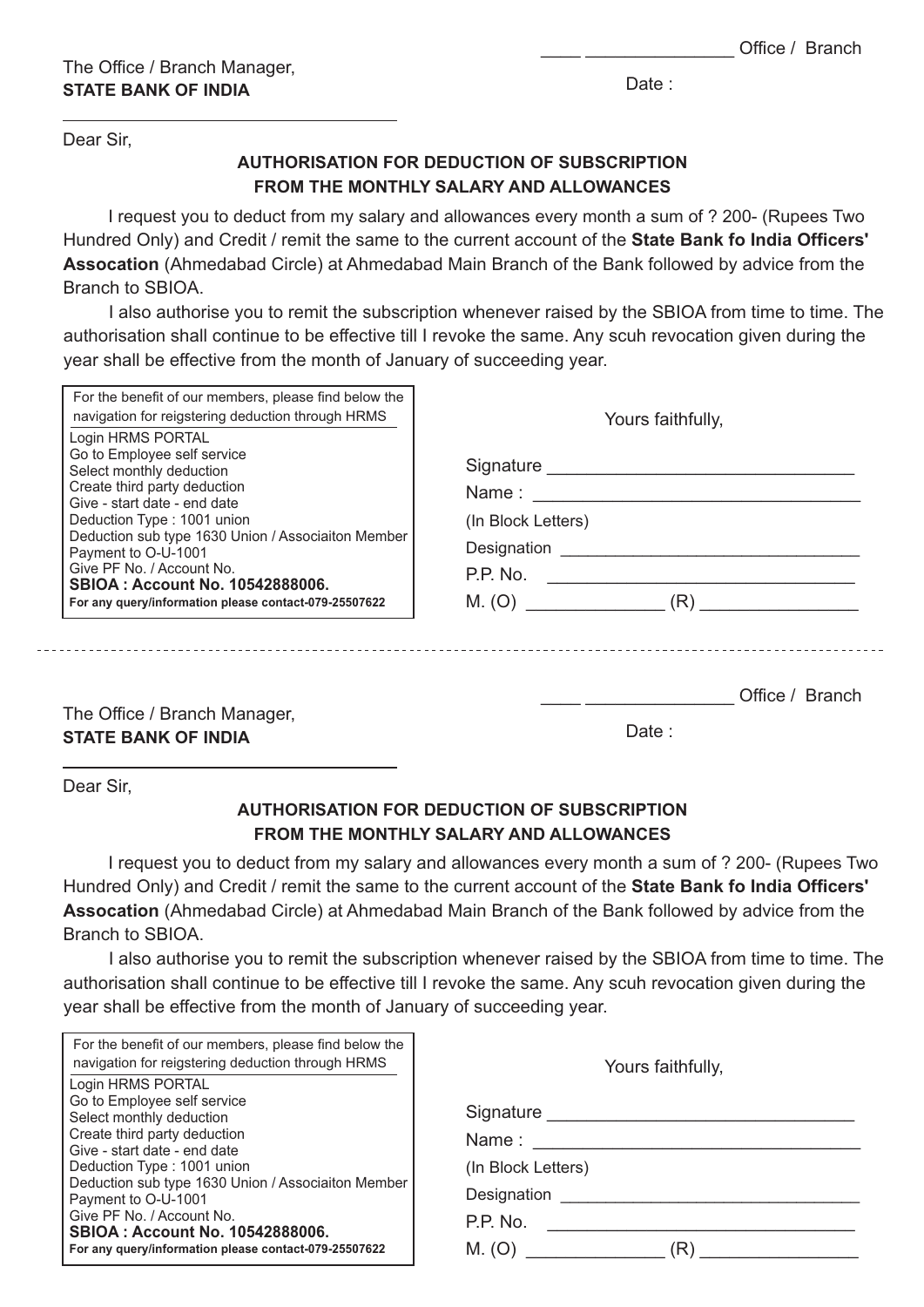

# **State Bank of India Officers' Association**

**(AHMEDABAD CIRCLE)**

**(Registered Under Trade Unions Act-1926 Regd, No. G-5101)**

State Bank Building, 1 st Floor, Bhadra, P.B. No. 161, Ahmedabad-1. **Tel.: 25507622, 25508662 Fax : 25506922** e-mail: sbioa.lhoahm@sbi.co.in

## **WELFARE SCHEME APPLICATION FORM**

|                                                                                                                                                                                                                                                                                                                                             | LIVAHVILI VIN               |                                                             |                                                                                                                                                                                                            |
|---------------------------------------------------------------------------------------------------------------------------------------------------------------------------------------------------------------------------------------------------------------------------------------------------------------------------------------------|-----------------------------|-------------------------------------------------------------|------------------------------------------------------------------------------------------------------------------------------------------------------------------------------------------------------------|
| To,<br>The General Secretary,<br>SBI Officers' Association,<br>State Bank Building,<br>1st Floor, P.B. No. 161, Bhadra,<br>Ahmedabad.<br>PF No.:                                                                                                                                                                                            | <b>Signed</b><br>Photograph | From:<br>C/o. State Bank of India<br>Date:                  | Shri<br><u> 1989 - Johann Stein, marwolaethau a bhann an t-Amhain an t-Amhain an t-Amhain an t-Amhain an t-Amhain an t-A</u><br>the control of the control of the control of the control of the control of |
| E-mail ID:                                                                                                                                                                                                                                                                                                                                  |                             | Membership No.                                              |                                                                                                                                                                                                            |
| I request you to enrol me as member of the SBI Officers' Association's Welfare Scheme. I abide by the Rules and<br>Regulations of the Scheme.<br>* The requisite subscription of Rs. 2000/- towards my membership is enclosed<br>Branch _______________________________Cheque / Draft No., _______________________Date ____________________ |                             |                                                             |                                                                                                                                                                                                            |
|                                                                                                                                                                                                                                                                                                                                             |                             |                                                             |                                                                                                                                                                                                            |
|                                                                                                                                                                                                                                                                                                                                             |                             |                                                             |                                                                                                                                                                                                            |
| My particulars are furnished below :                                                                                                                                                                                                                                                                                                        |                             |                                                             |                                                                                                                                                                                                            |
| 1) Name (in Block letters)                                                                                                                                                                                                                                                                                                                  | (Surname)                   | (1st Name)                                                  | (Surname)                                                                                                                                                                                                  |
| 2) Present Residential Address                                                                                                                                                                                                                                                                                                              |                             |                                                             |                                                                                                                                                                                                            |
|                                                                                                                                                                                                                                                                                                                                             | $Ph. : ____________$        |                                                             |                                                                                                                                                                                                            |
| 3) Permanent Residential Address                                                                                                                                                                                                                                                                                                            |                             | <u> 1989 - Johann Stoff, amerikansk politiker (d. 1989)</u> |                                                                                                                                                                                                            |
|                                                                                                                                                                                                                                                                                                                                             |                             |                                                             |                                                                                                                                                                                                            |
|                                                                                                                                                                                                                                                                                                                                             | $Ph. : ____________$        |                                                             |                                                                                                                                                                                                            |